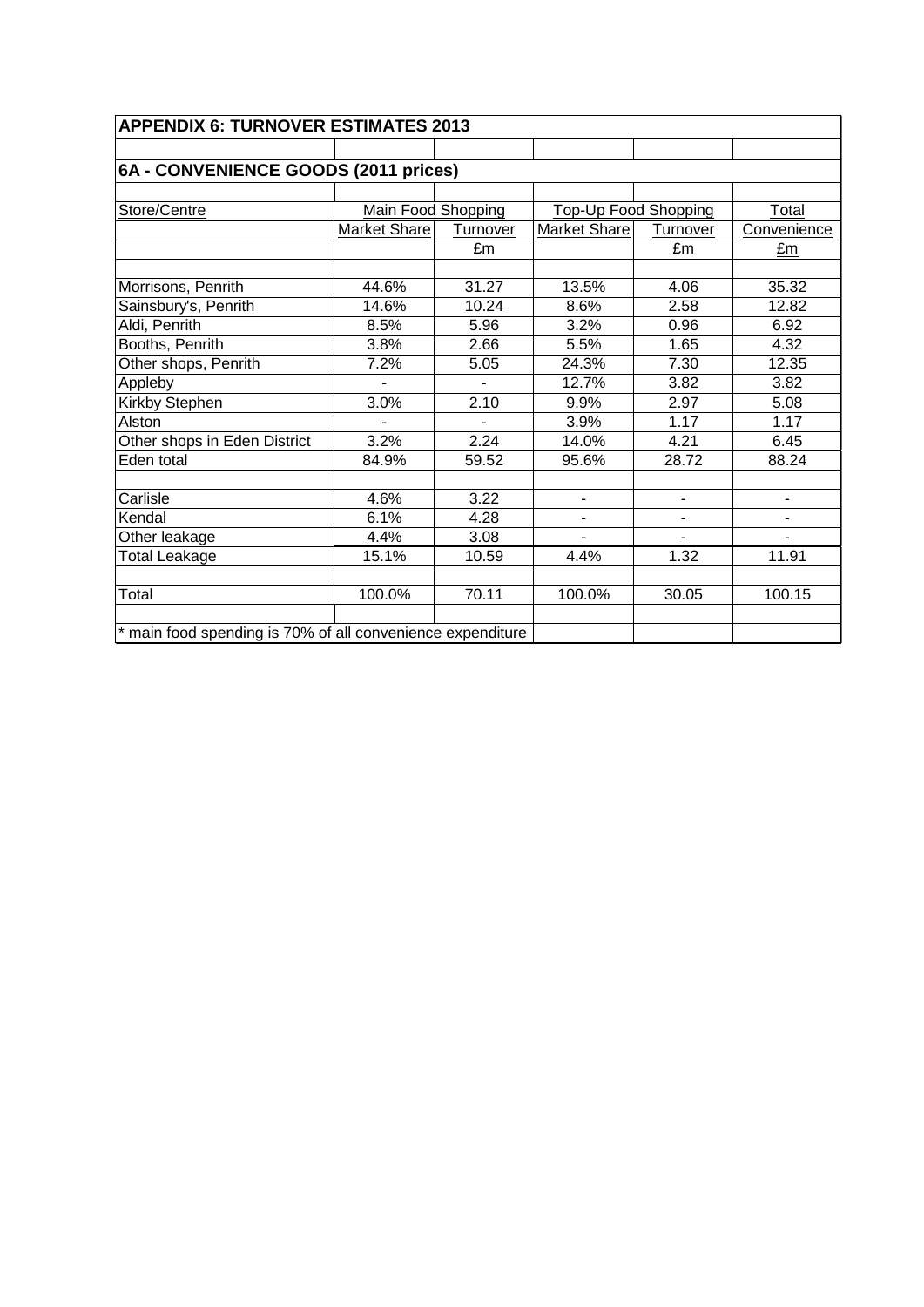| <b>APPENDIX 6: TURNOVER ESTIMATES 2013</b> |              |                 |  |  |  |  |
|--------------------------------------------|--------------|-----------------|--|--|--|--|
|                                            |              |                 |  |  |  |  |
| 6B - ALL COMPARISON GOODS (2011 prices)    |              |                 |  |  |  |  |
|                                            |              |                 |  |  |  |  |
| Centre                                     | Market Share | <b>Turnover</b> |  |  |  |  |
|                                            |              | £m              |  |  |  |  |
| Penrith town centre                        | 39.7%        | 54.14           |  |  |  |  |
| Sainsbury's, Penrith                       | 1.9%         | 2.59            |  |  |  |  |
| Morrisons, Penrith                         | 3.6%         | 4.91            |  |  |  |  |
| Penrith out-of-centre                      | 3.1%         | 4.23            |  |  |  |  |
| Appleby                                    | 3.3%         | 4.50            |  |  |  |  |
| Kirkby Stephen                             | 1.8%         | 2.45            |  |  |  |  |
| Alston                                     | 0.4%         | 0.55            |  |  |  |  |
| Eden total                                 | 53.8%        | 73.37           |  |  |  |  |
| Carlisle                                   | 27.3%        | 37.23           |  |  |  |  |
| Kendal                                     | 5.4%         | 7.36            |  |  |  |  |
| Newcastle                                  | 0.9%         | 1.23            |  |  |  |  |
| Metro Centre                               | 0.8%         | 1.09            |  |  |  |  |
| Hexham                                     | 0.5%         | 0.68            |  |  |  |  |
| Other centres outside Eden                 | 11.3%        | 15.41           |  |  |  |  |
| <b>Total Leakage</b>                       | 46.2%        | 63.00           |  |  |  |  |
| Total                                      |              | 136.37          |  |  |  |  |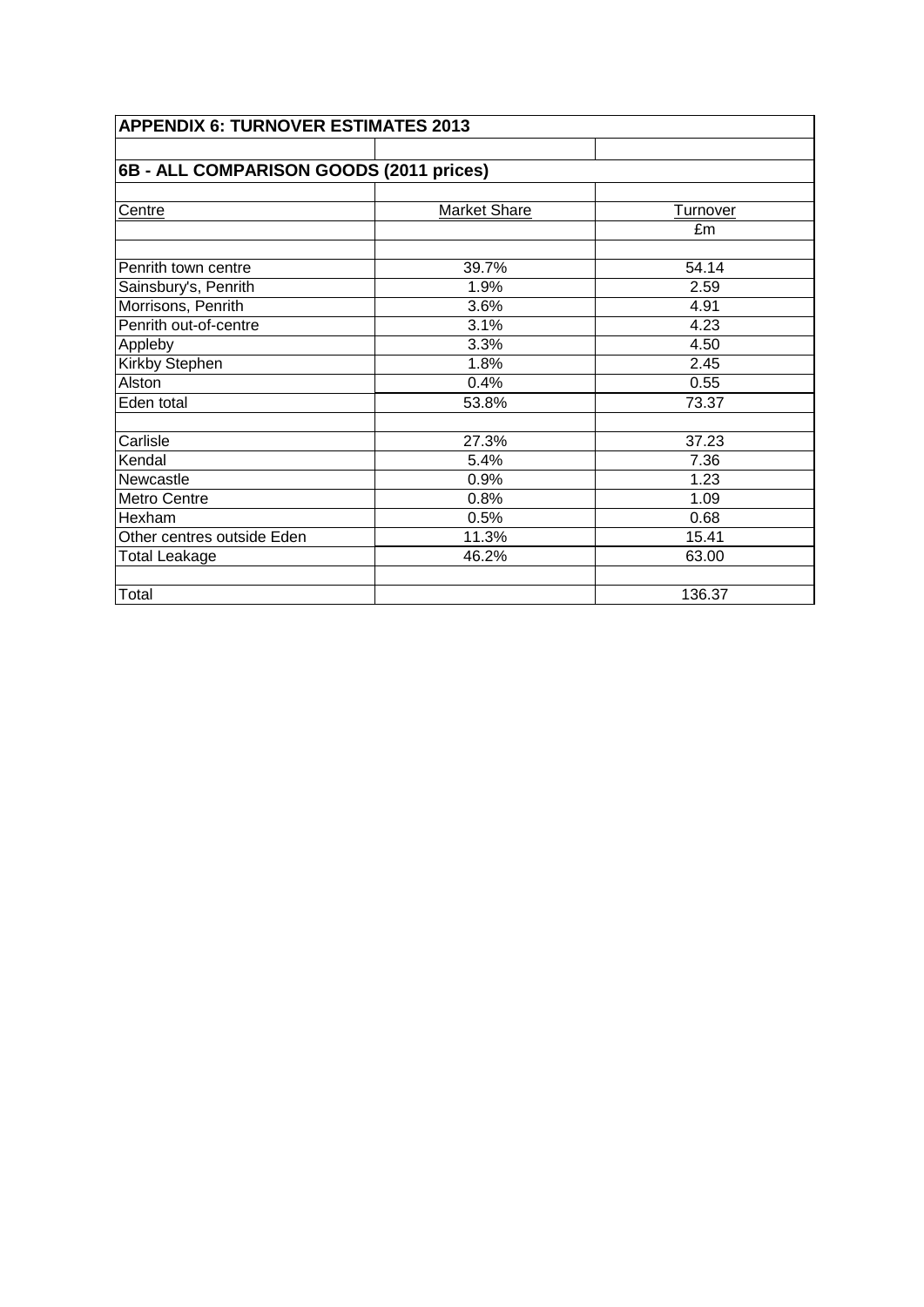| <b>APPENDIX 6: TURNOVER ESTIMATES 2013</b> |                |             |            |  |  |  |
|--------------------------------------------|----------------|-------------|------------|--|--|--|
|                                            |                |             |            |  |  |  |
| <b>6C - VISITOR SPENDING</b>               |                |             |            |  |  |  |
|                                            |                |             |            |  |  |  |
| Source: Eden District STEAM Model, 2012    |                |             |            |  |  |  |
|                                            |                |             |            |  |  |  |
|                                            | total spending | convenience | comparison |  |  |  |
|                                            | on shopping    | goods       | goods      |  |  |  |
|                                            | £m             |             |            |  |  |  |
|                                            |                |             |            |  |  |  |
|                                            |                | 10%         | 90%        |  |  |  |
| Day Visitors                               | 11.84          | 1.18        | 10.66      |  |  |  |
|                                            |                |             |            |  |  |  |
|                                            |                | 25%         | 75%        |  |  |  |
| <b>Staying Visitors</b>                    | 10.91          | 2.73        | 8.18       |  |  |  |
|                                            |                |             |            |  |  |  |
| <b>All Visitors</b>                        | 22.75          | 3.91        | 18.84      |  |  |  |